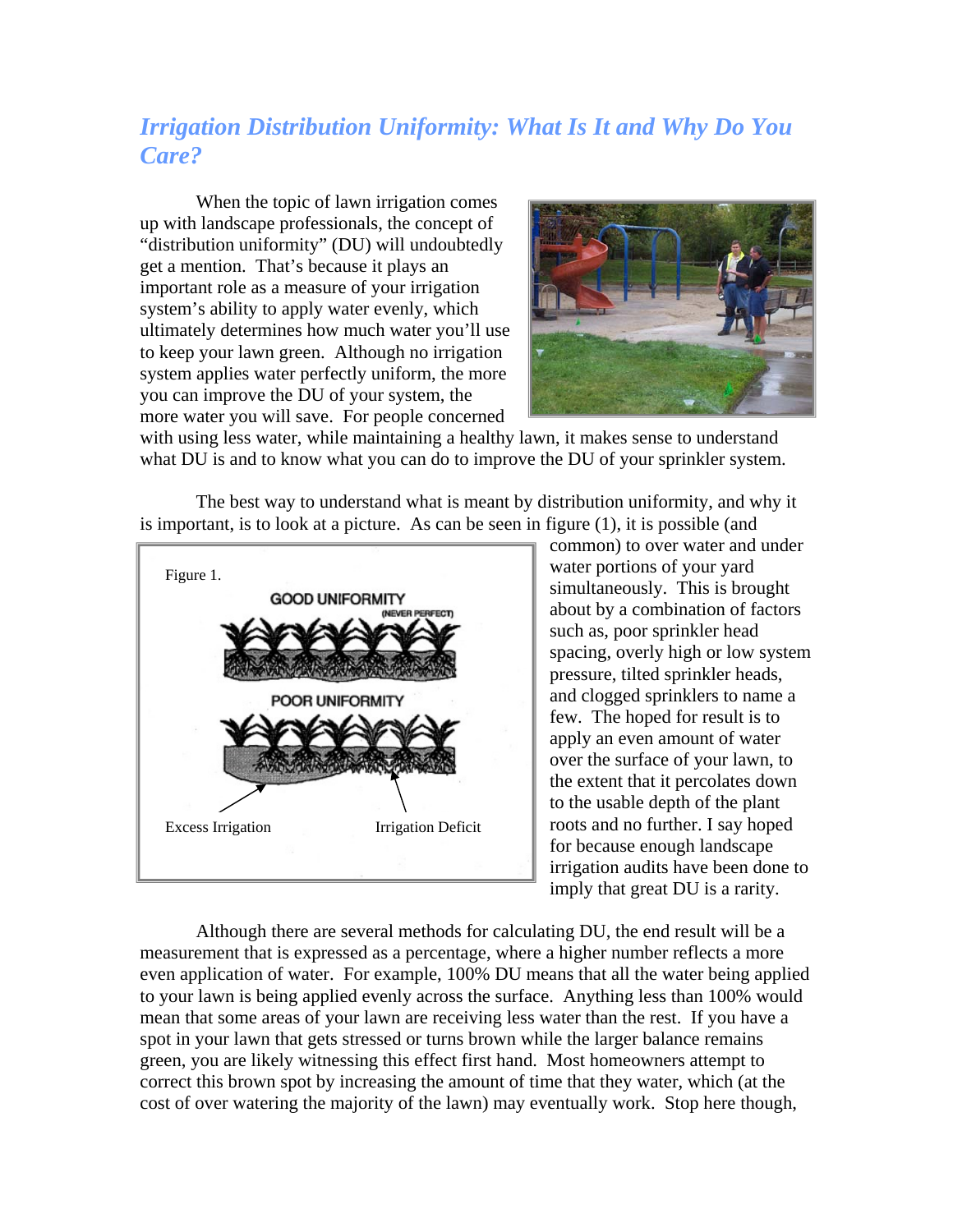and give this some thought. If the majority of the lawn is healthy and green, then the amount of water in that area is sufficient—it is just the way it is being distributed that is causing the brown patches. Fixing the distribution problem is the better approach to eliminating the area of stress in the lawn, not adding more and more time to your irrigation controller.





So how exactly do you determine the DU of a sprinkler system? Landscape professionals use a diagnostic tool called a catch-can test to compute a commonly accepted DU known as the Low Quarter Distribution Uniformity. This is done by placing small catch cups in a grid across the lawn to capture and measure the amount of water being

applied by the sprinklers. An average catch-can volume is then computed for the entire sample, and for the lowest 25% of the sample. Once these two averages are determined, they are expressed as a ratio and then converted to a percent.

> $LQDU = \underline{Average Minimum} \times 100$  **Average Total**

**Where:** 

**LQDU = Lower Quarter Distribution Uniformity Average Minimum = Average of lower 25% of sample Average Total = Average of total sample**

If you're not fond of math, or if that was more information than you would care to absorb, don't sweat it. Just know that most landscape irrigation systems have DUs between 55% and 75%, although there are many with DUs that are lower<sup>1</sup>. This means that *everyone is over watering a portion of their lawn in order to ensure that the areas receiving the least amount of water stay green.* The goal then is to reduce the amount of over watering that occurs by ensuring the best possible distribution uniformity for your irrigation system. The following table gives some expected DU values for the three most common sprinkler types.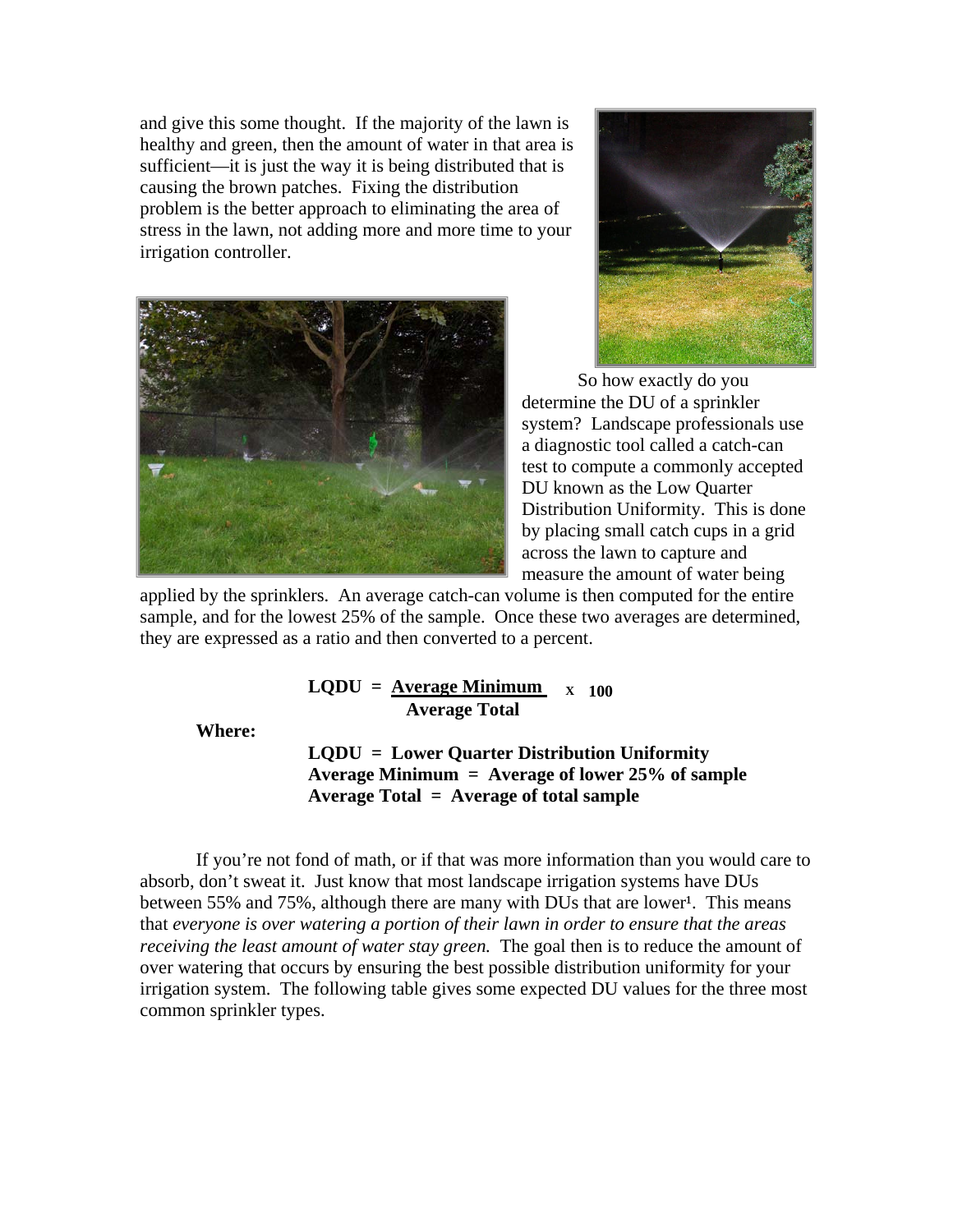| <b>Sprinkler Type</b>         | <b>Excellent</b> | Good       | Poor                                               |
|-------------------------------|------------------|------------|----------------------------------------------------|
|                               | (Achievable)     | (Expected) | (Consider not<br>scheduling if<br>lower than this) |
| <b>Multiple Stream Rotors</b> | 85%              | 75%        | 60%                                                |
| <b>Single Stream Rotors</b>   | 80%              | 70%        | 55%                                                |
| <b>Fixed Spray Heads</b>      | 75%              | 65%        | 50%                                                |

Estimated DU by Sprinkler Type and System Quality²

So what can you do to improve your irrigation system DU? Well, the best way to obtain good distribution uniformity is to design and build the irrigation system correctly from the start, and then ensure it keeps operating as designed by performing regular

maintenance. This makes good DU a challenging thing to attain if you've inherited a poorly planned irrigation system, an irrigation system that was shoddily installed, or if your system simply has a lot of deferred maintenance. In these cases (for those of you without the time, training, or interest in tackling the job) the best approach might be to hire someone trained in irrigation system design and maintenance to evaluate your system and make recommendations for any necessary repairs or upgrades. Check



with the [California Landscape Contractors Association](http://www.clca.org/index.php) for a listing of reputable local businesses, and make sure you express your concern for making the best use of your water. For do-it-yourself types, check out the section on *Irrigation System Tune Up Hints* for ideas about how to improve the system you have.

For those of you that think you have great DU and that your sprinkler system works just fine (because your entire lawn is always green), conduct this simple test to check that you're not just over watering. Try gradually trimming back the amount of time you water, paying close attention to the areas in the lawn that begin to show signs of stress first. Once you identify why the sprinkler system is not providing as much water to the stressed area as the rest of the lawn, you can correct it and it should green up again in



a short amount of time. This test can be repeated to identify all the weaknesses in the sprinkler system, until the signs of stress appear uniformly across the lawn (indicating you have reached the real threshold for water needed). Remember, good DU is noteworthy, great DU is remarkable, so the chances are that if you do this test the grass will show you where your sprinkler system needs tuning